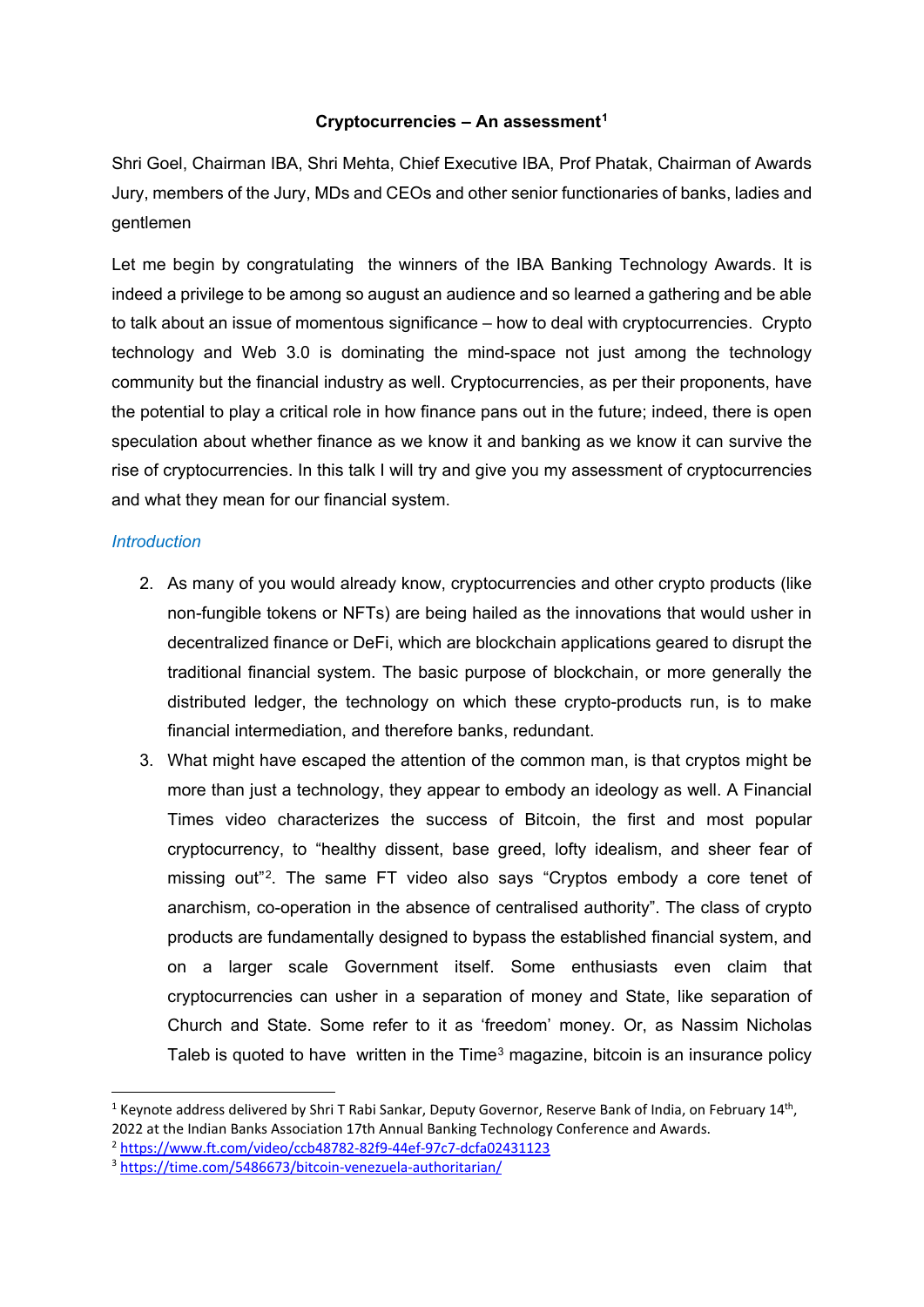against an Orwellian future. It may thus not be adequate, from a regulatory point of view, to treat cryptos as just another type of currency or asset or commodity but also as a potential social movement.

## *Cryptocurrency Basics*

- 4. Let us briefly, and in very general terms, understand the basics of cryptocurrencies.
- 5. When a transaction is made using paper currency, all that the receiver needs to check is that the currency is not counterfeit. Thus, it is the receiver who authenticates the instrument of payment. This arrangement generally works, except for those few instances when the receiver fails to detect a counterfeit currency. In the case of digital transactions, the authentication of the payment is done by an intermediary like a bank, because almost all electronic transactions are transfer of money from one bank account to another. This arrangement also works as the bank certifies that the sender has adequate balance in her account to cover the transaction.
- 6. Some people felt that intermediation by banks is avoidable. Either they felt that banks are not trustworthy, or they considered that the cost charged by banks is excessive, or they were not comfortable with their transactions being tracked. Guided by the idea that cash remains one of the best ways to exercise free speech (refer footnote 3), their solution was to create their own private currency and a transaction arrangement or network that bypassed banks or any other financial or social institution. The basic problem they had to get over was as follows – since electronic money (just some lines of code) can be easily replicated, in the absence of a trust institution like a bank, how does the network ensure that the same currency is not spent again, and again. This was called the 'double spending problem'.
- 7. The first 'person' to effectively solve this problem was one Satoshi Nakamoto, a fictional person or persons or corporate or any other entity, no one knows as yet. And bitcoin was born. He did this by creating the blockchain. On a blockchain, when a transaction occurs, it is broadcast to all computers on the network. A set of new transactions, called a block, are authenticated by an agreed consensus mechanism, and then the validated transaction block is added to the previous chain of blocks. Every block is linked to the previous block, making double spending difficult because it would involve changing every subsequent block. Bitcoin was followed by many others, like ether, cardano, dogecoin, tether, stellar etc. Collectively they are called cryptocurrencies. The prefix 'crypto-' refers to the fact that cryptography is used to generate or authenticate transactions.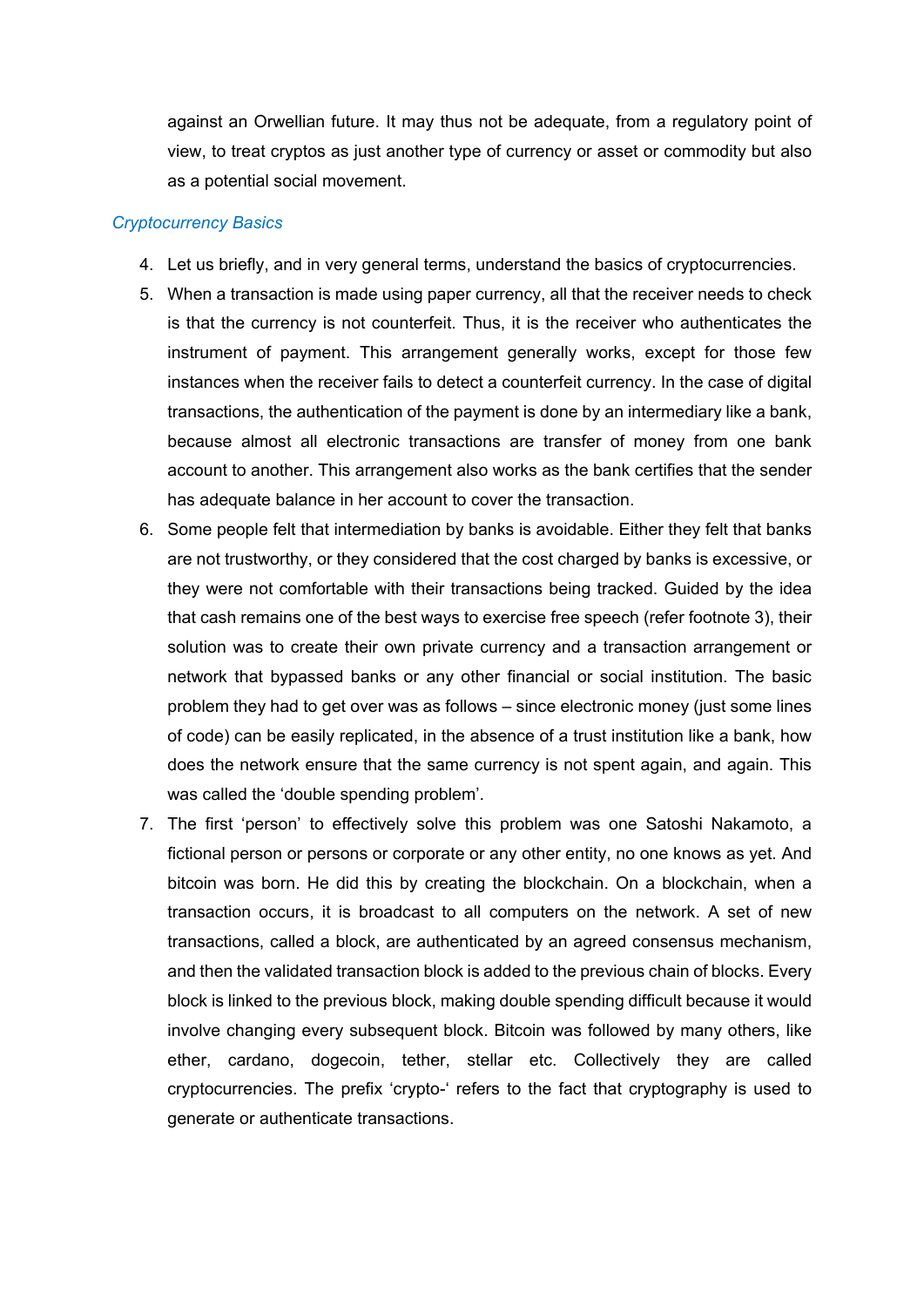- 8. The defining characteristics of cryptocurrencies are:
	- a. That cryptocurrencies are decentralized systems where transactions are authenticated by participants themselves by consensus. They are designed to bypass the financial system and all its controls. They cannot be traced or confiscated or frozen by Governments.
	- b. They are anonymous transactions are verified, but not the purposes or counterparties of transactions.
	- c. They are borderless that is, they work over the internet without any physical existence.
- 9. While Bitcoin started more than a decade back in 2008, until 5 years ago, total market capitalisation of all cryptocurrencies was only \$20 billion (February 2017). This went up to \$289 billion in February 2020 and thereafter exploded to reach a peak of \$2.9 trillion in November 2021. Currently (Feb 09, 2022) it stands at \$1.98 trillion. Bitcoin accounts for 42% of this market capitalisation, the top two cryptocurrencies account for 61% while the top five account for 71%. The total number of cryptocurrencies is at 17,436 and the total number of crypto exchanges is 458.[4](#page-2-0)

## *A critical assessment of cryptocurrencies*

- 10. With that brief, and somewhat simplistic, introduction to cryptocurrencies, we will now take a deeper look at the exact nature of cryptocurrencies and their implications, particularly in the context of the current debate in India on the topic. The starting point is to get a clear understanding on (a) What precisely is a cryptocurrency, (b) What useful economic role does a cryptocurrency play, and (c) What, if any, are the risks it poses to the society and economy?
- *(i) What precisely is a cryptocurrency?*
- 11. A cryptocurrency is designed to be a currency, but does it really function like a currency as we understand it. Firstly, currency always has an issuer, usually a trusted entity like the sovereign. Even when gold is used as a currency, the gold coins had to be issued by a sovereign entity. Secondly, historically, a currency has always been either a commodity with intrinsic value or a debt instrument. Cryptocurrencies do not conform to this understanding of a currency as they do not have an issuer, they are not an instrument of debt, or commodities nor do they have any intrinsic value. Currency needs trust, not everything that can be trusted is a currency. So even if technology (as in a blockchain) provides the trust for cryptocurrencies, they can at best perform the

<span id="page-2-0"></span> <sup>4</sup> The source for this information i[s https://coinmarketcap.com](https://coinmarketcap.com/) as on 09 February 2022.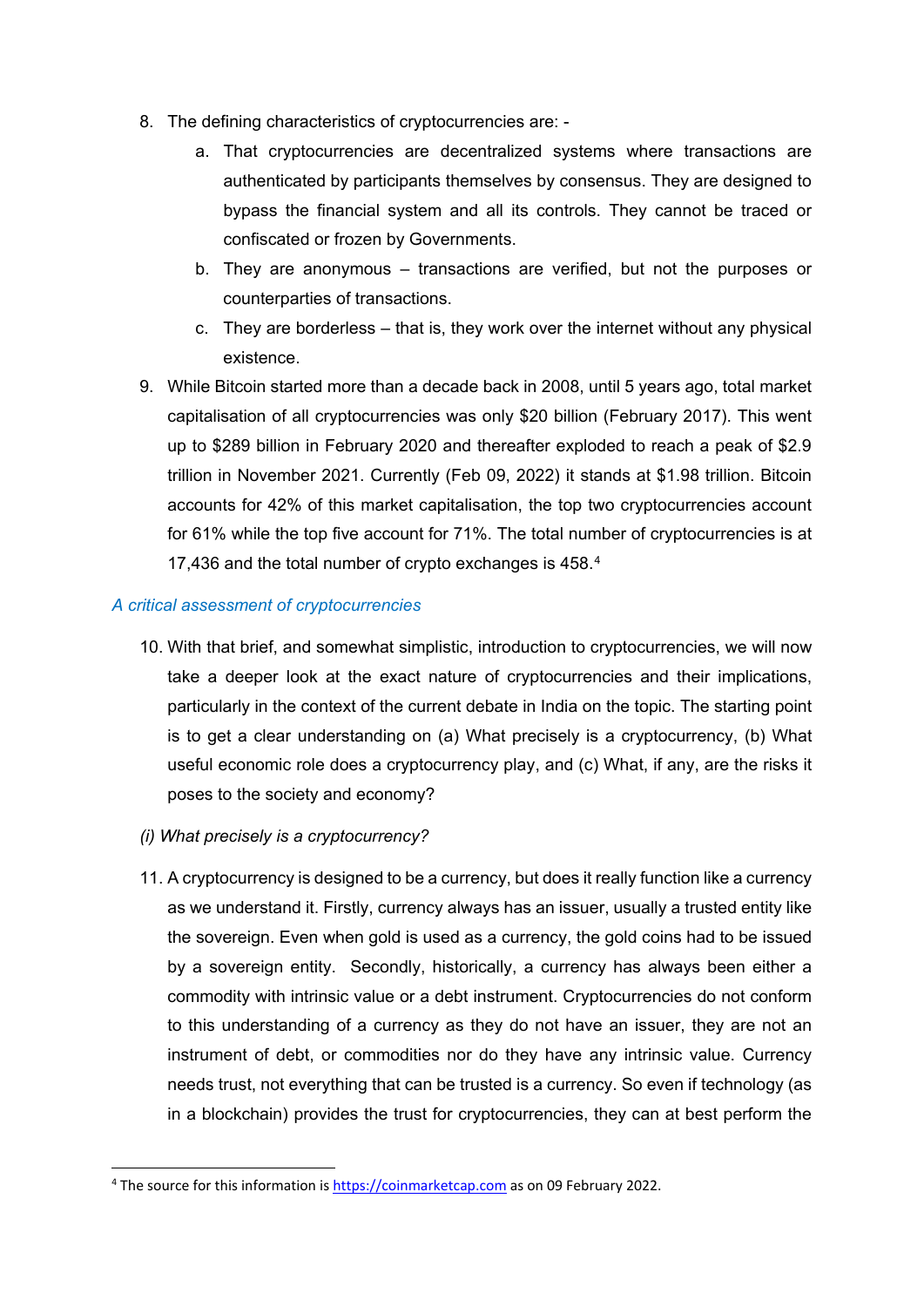role of a currency within the private and closed environment of that cryptocurrency. They do not, and should not, automatically become a currency for the larger society.

- 12. Some countries tend to treat cryptocurrencies as a financial asset. This is also problematic because all financial assets have underlying cash flows and need to be some person's liability. Cryptocurrencies are neither any person's liability nor do they have any underlying cash flows. They are not financial assets, by definition.
- 13. There is also an effort to treat cryptocurrencies as a commodity. But commodities are tangible and have utility; cryptocurrencies have neither. There is this somewhat awkward attempt to equate some of them with gold, hence limiting their supply like natural resources, or creating them through mining. Limiting supply by design is not the same thing as limited supply in nature (like gold) because (a) design can always be modified and hence such limitation is artificial, and (b) even if one cryptocurrency has limited supply, that limitation does not work for all cryptocurrencies taken together. Further the fact that gold is mined does not in itself make it money, it has to be stamped and issued by a sovereign to make it money.
- 14. If cryptocurrencies are neither a currency in the usual sense of the term, nor a financial asset nor a physical asset what are they? The proponents have improvised to call them as digital assets. Even that is doubtful as cryptocurrencies do not have any underlying use, like for instance car hiring softwares or a core banking systems, or, for that matter, smartphones. That basically leads to the conclusion that it is an electronic code (with no practical use) which has created enough hype such that people are willing to pay money to buy ownership rights to that electronic code, seemingly on the hope that someone else would buy it at a higher price in future. What started off as a medium of exchange has appeal similar to that of a speculative asset.
- 15. As a store of value, cryptocurrencies like bitcoin have given impressive returns so far, but so did tulips in 17<sup>th</sup> century Netherlands. Cryptocurrencies are very much like a speculative or gambling contract working like a Ponzi scheme. In fact, it has been argued that the original scheme devised by Charles Ponzi in 1920 is better than cryptocurrencies from a social perspective[5.](#page-3-0) Even Ponzi schemes invest in income earning assets. A bitcoin is akin to a zero-coupon perpetual; it's like you paid money to buy a bond which pays no interest and which will never pay back the principal. A bond with similar cash flows would be valued at zero, which, in fact, can be argued as the fundamental value of a cryptocurrency. If everything eventually returns to its

<span id="page-3-0"></span> <sup>5</sup> <https://www.ft.com/content/83a14261-598d-4601-87fc-5dde528b33d0>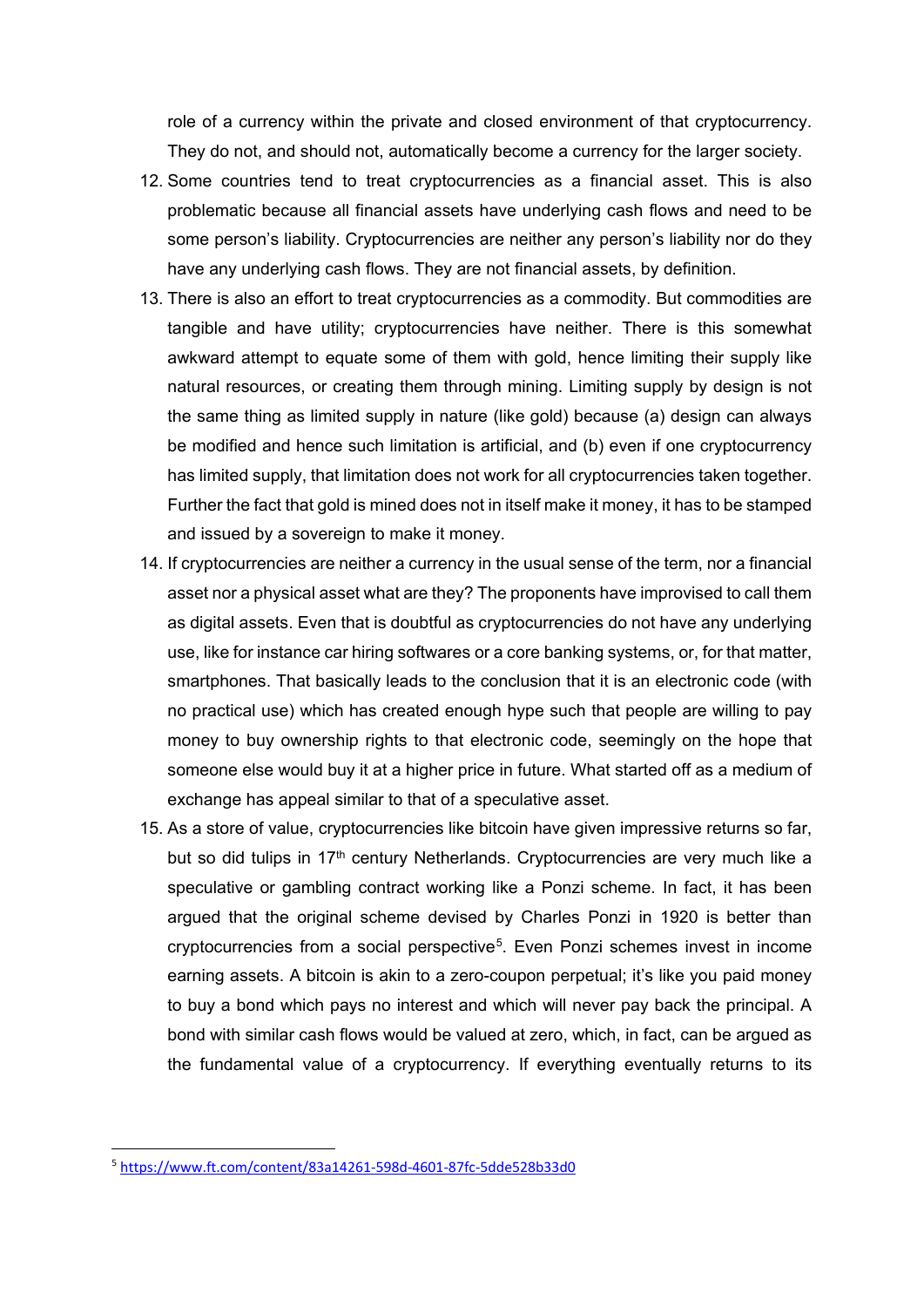equilibrium value, then the prognosis for investors in cryptocurrencies is not a happy one.

#### *(ii) What useful social or economic role does a cryptocurrency play?*

- 16. If cryptocurrencies are actually intended to revolutionize finance, we need to understand what precise role they play in finance. An equity share enables a business to mobilize risk capital, a bond enables a company/Government to borrow money, a mutual fund enables retail investors to diversify their portfolio, derivatives enable users to manage their risk and so on. Every financial instrument exists to serve a basic purpose quite distinct from its use as an investment asset. What is the basic role played by cryptocurrencies? Since it claims to be a currency, does it perform the functions of a currency? The answer is that the volatility of many cryptocurrencies precludes them as an efficient medium of exchange. Besides, *a priori* there is no ground to believe that people place the same trust in them as they do in legal tender currencies. While there is anecdotal evidence of businesses using bitcoins, there really is no reliable data available; by all indications their use as a currency appears to be negligible.
- 17. Are cryptocurrencies useful as a store of value? Given the surge in value of some cryptocurrencies, it has been argued that they are. A closer look exposes that argument. Think of any store of value – they are either currencies, or financial assets or commodities which are tangible and have intrinsic value (works of art like paintings also have historical, aesthetic and scarcity value). We have seen that cryptocurrencies are none of these. Notwithstanding their current valuations, if a threshold number of people decide to opt out, the entire values can easily collapse to nothing.
- 18. For all the hype about a revolutionary innovation, cryptocurrencies themselves do not appear to be designed to meet any need in the finance space that is currently not being met or to meet existing needs more efficiently. The innovation, if at all, is of distributed ledger, which, contrary to the claims of proponents, can flourish even if cryptocurrencies themselves are banned across the world.

#### *(iii) What, if any, are the risks posed to a society or an economy?*

19. The fundamental risks of cryptocurrencies are two - they are intended to be private currencies and they are structured to evade Government control with respect to financial integrity standards such as KYC, AML/CFT etc. Let us examine each of these two points in a little more detail.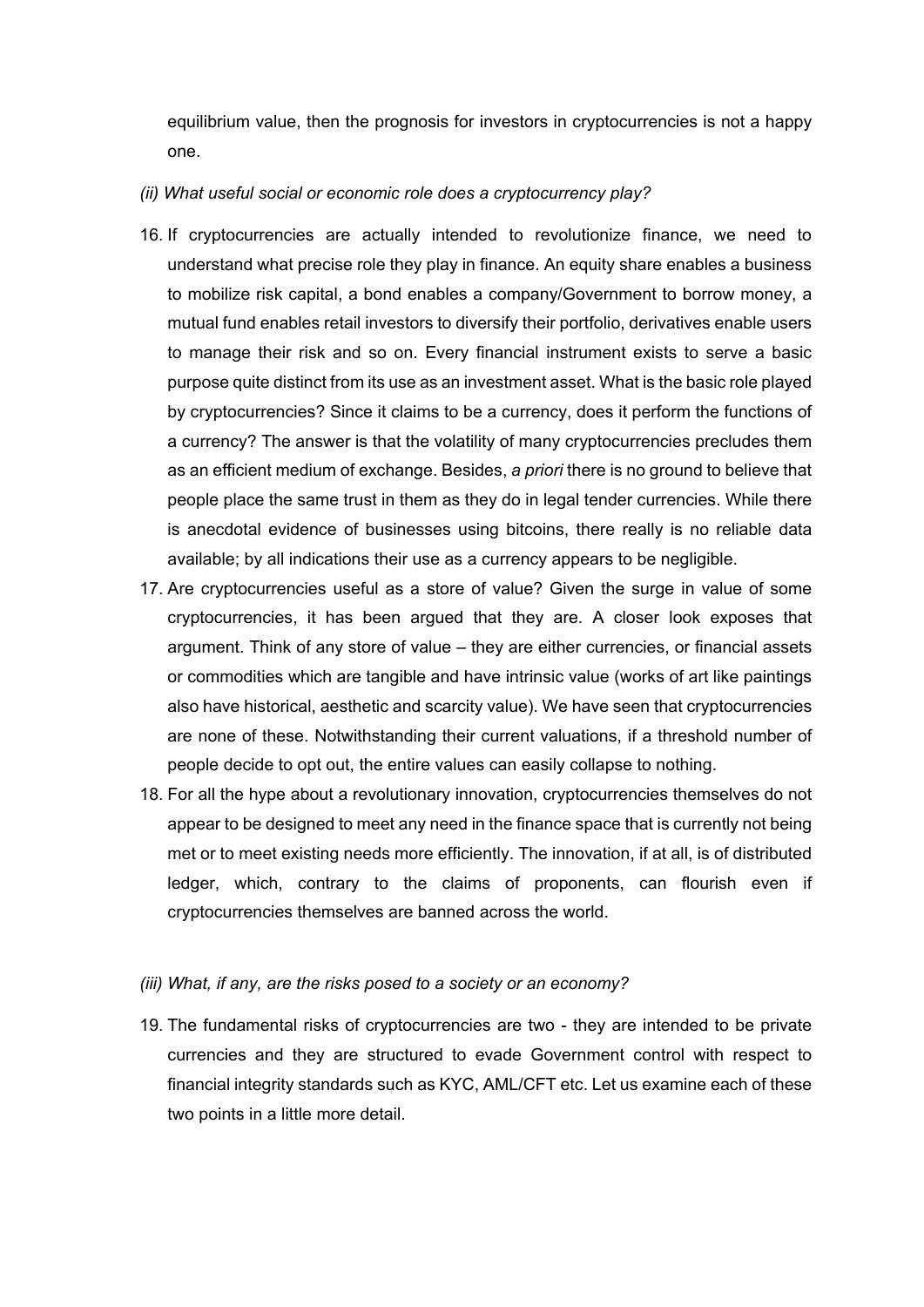*Impact of private currencies or currency like products on the economy*

- 20. Historically, private currencies have resulted in instability and therefore have evolved into fiat currencies over centuries. The retrograde step back to private currencies cannot be taken simply because technology allows it (it always did, actually) without any consideration for the dislocation it causes to the legal, social and economic fabric of society. Every private currency will eventually replace the Rupee to some extent. Consequently, the role of the Rupee as a currency will be undermined. With one or more private currencies being allowed, there would be parallel currency system(s) in the country. Thus, increased acceptance of cryptocurrencies would result in effective 'Dollarization' of our economy<sup>6</sup>. Dollarization, it is well understood, would undermine the ability of authorities to control money supply or interest rates, as monetary policy would not have any impact on the non-Rupee currencies or payment instruments. When that happens, India loses not just its currency, a defining feature of its sovereignty, but its policy control of the economy. With loss of traction for monetary policy, the ability to control inflation would be materially weakened.
- 21. Given a choice, people may like to hold at least a part of their deposits in convertible currencies like the US Dollar or Euro. Cryptocurrencies priced in these convertible currencies would provide such an opportunity. If private currencies are permitted, the banking system's ability to mobilise deposits in Rupees, and consequently, the ability to create credit, would diminished. Credit creation in convertible currencies would be impervious to monetary policy. In the extreme case where a major part of deposits and credit shift to cryptocurrencies, the result would be a weakened, even crumbling, banking system, impairing financial stability.
- 22. There are already indications that private cross-border flows are taking place in cryptocurrencies. If this trend is legitimised, a part of the flows related to trade payments, personal remittances or cross border investments would be made in these cryptocurrencies. As they are non-reserve currencies, this could have adverse implications for India's foreign exchange reserves, which lend stability to the external sector. Besides, such cryptocurrency payments can take place outside the ambit of capital account regulations. This would adversely affect the integrity of the capital account regime, as policy control on capital flows would be eroded. The consequence of this on foreign exchange reserve accretion and exchange rate management raises serious macroeconomic stability issues.

<span id="page-5-0"></span><sup>&</sup>lt;sup>6</sup> This could be actual dollarization if stablecoins linked to the US Dollar become widely used, and there is good reason to believe that that they would be popular if permitted.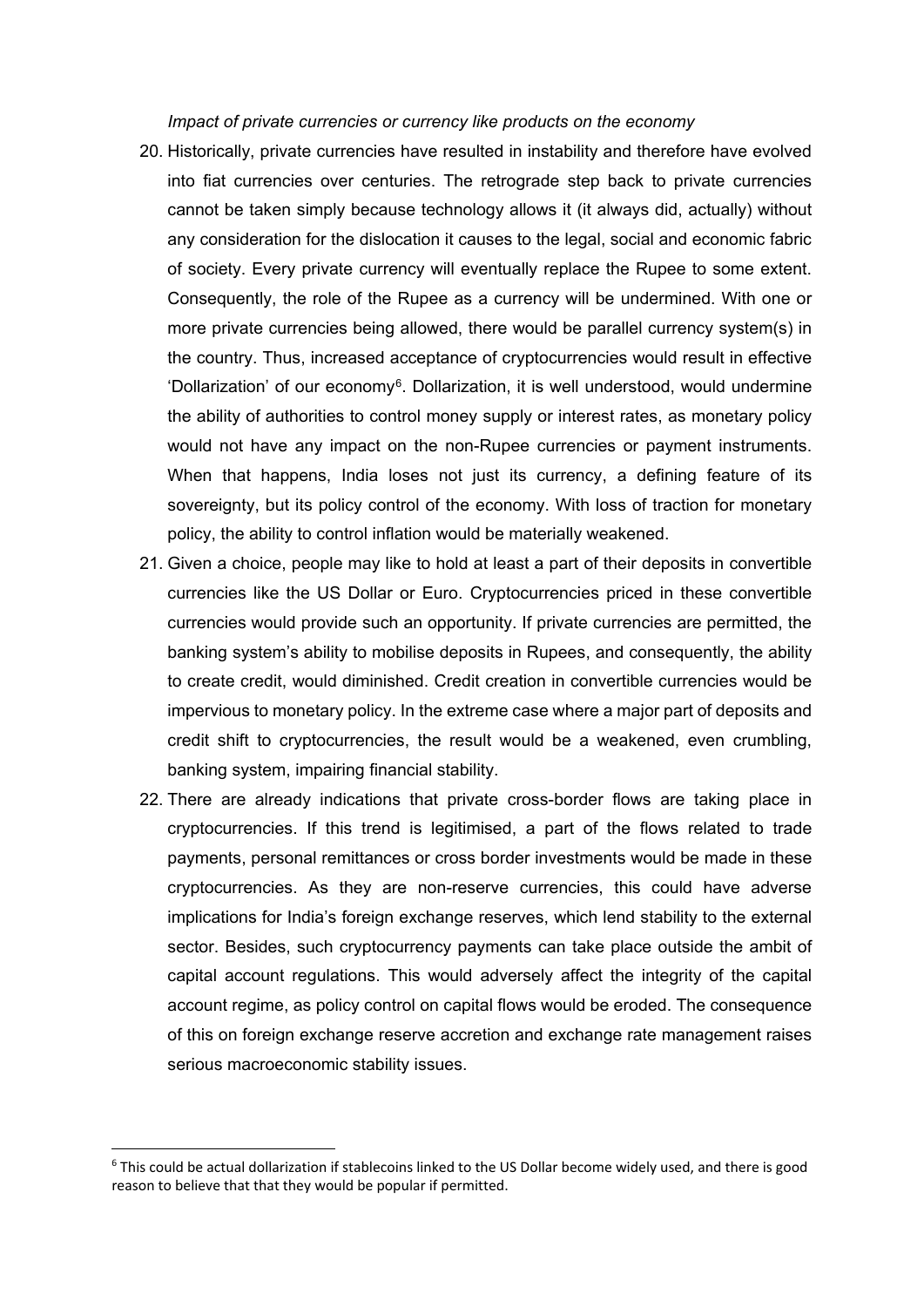23. It is important to appreciate that the concern with private currencies is not limited to bitcoin or just cryptocurrencies. The concern extends to any private currency, whether digital or physical, whether crypto-based or not. Stablecoins (which are simply cryptocurrencies that are less volatile) are being promoted globally, presumably because they are more stable than, say, bitcoin. We should in fact be more concerned about stablecoins because they would be more effective as currency than volatile cryptocurrencies. As the FT video cited above says "Stablecoins pegged to official currencies would increase, rather than dampen risks, if assets and liabilities were mismatched."

## *Impact on global financial integrity standards*

- 24. The very *raison d'etre* of cryptocurrencies is that they bypass established intermediation and control arrangements<sup>[7](#page-6-0)</sup> that ensure integrity of financial transactions, such as Know-Your-Customer regimes, Anti-Money Laundering (AML) and Combating the Financing of Terrorism (CFT) rules etc. The fact that they are anonymous, decentralized systems that operate purely virtually makes cryptocurrencies particularly attractive to illegal/illegitimate transactions which have been largely filtered out of the formal financial system. Total crimes using cryptocurrencies in 2021 was estimated to be \$14 billion (Wall Street Journal, January 06, 2022). The amount itself is not much but the implications for the AML/CFT framework built painstakingly over the last two decades is rather substantial.
- 25. There are other important negative consequences of allowing cryptocurrencies into the formal financial system. We have already noted that there is no basis for valuation of cryptocurrencies. Since valuation is largely based on beliefs, and not on underlying value, it is bound to have a destabilizing effect on monetary stability of a country through large-scale wealth loss to investors (if it is adopted widely), even if it not allowed to be used as a currency.
- 26. The socially wasteful energy use of crypto infrastructure has been a subject of widespread discussion. About 900 new bitcoin a day require electricity worth \$45m a day (refer footnote 5). By some estimates electricity use of bitcoins equaled that of the entire country of Switzerland<sup>[8](#page-6-1)</sup>, in 2019.
- 27. From what we have seen so far, there does not appear to be any case to allow cryptocurrencies to be legitimized in India. Nonetheless various arguments have been

<span id="page-6-0"></span> $7$  The only justification appears to be "to allow online payments... without going through a financial institution" as noted by Satoshi Nakamoto, the creator of Bitcoin, in his paper. [\(https://bitcoin.org/bitcoin.pdf\)](https://bitcoin.org/bitcoin.pdf)

<span id="page-6-1"></span>

<sup>8</sup> <https://www.bbc.com/news/technology-48853230>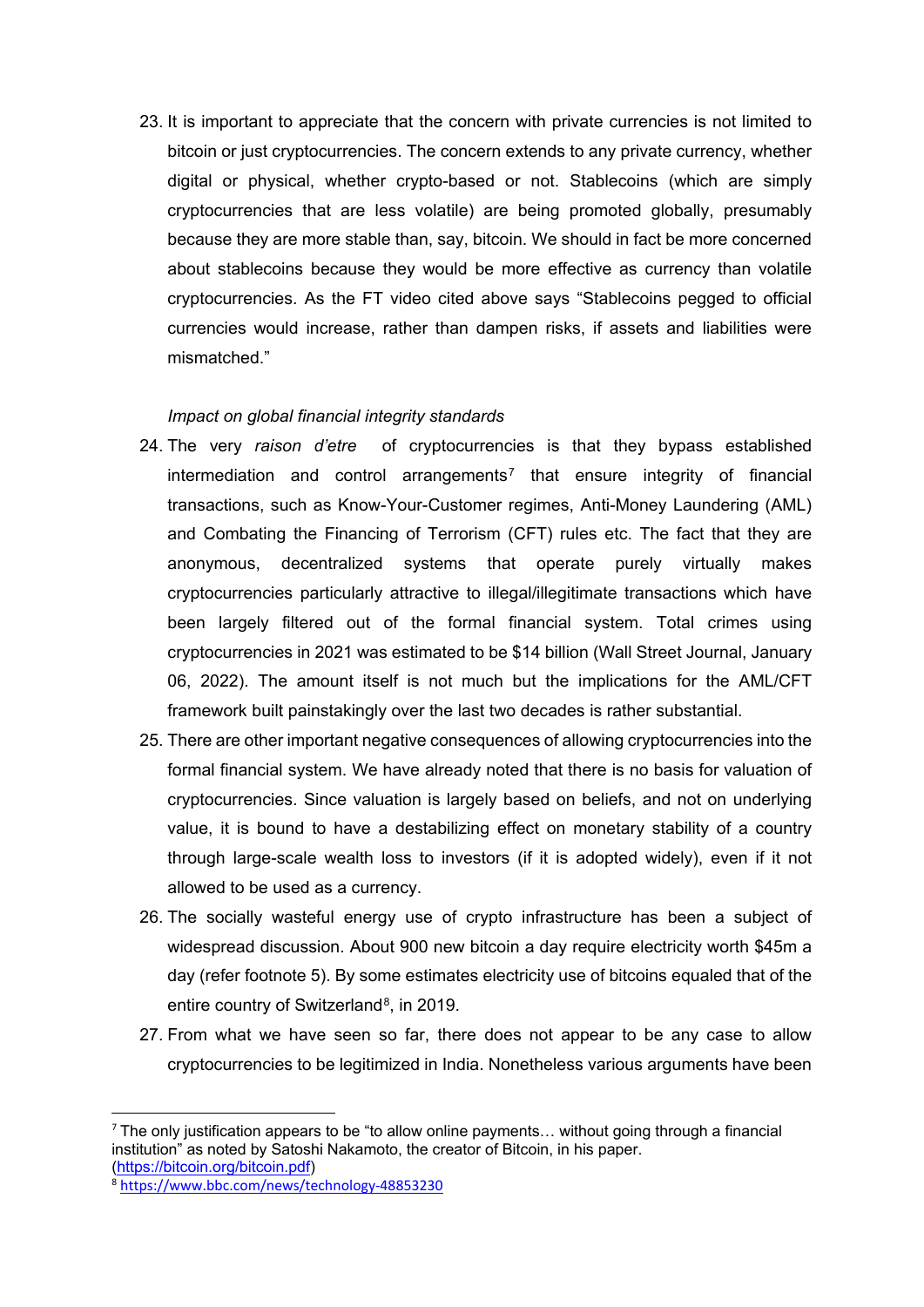extended to permit cryptocurrencies and subject them to close regulations. In the next section, we would examine the validity of these arguments.

### *Should cryptocurrencies be permitted and regulated in India*

- 28. The basic arguments being made for regulating cryptocurrencies are as follows:
	- d. Blockchain or Distributed Ledger Technology is a promising technology where Indians might have a global edge. Banning cryptocurrencies would affect the absorption of DLT technology in India.
	- e. Most major countries are not banning cryptocurrencies, but are considering some kind of regulation.
	- f. Many Indians have already invested in cryptocurrencies and banning it may lead to wealth loss for them.
	- g. Banning in any case is unlikely to be effective because by its very nature cryptocurrencies can be acquired and traded in an anonymous manner.
- 29. Cryptocurrencies are typically native to a blockchain. For instance, bitcoin is the native coin (or token) of the Bitcoin blockchain, or, ether is the native currency of the Ethereum blockchain. They can be used as units of account to settle transactions or they can be used as tokens to reward work done in the blockchain, say, for mining. Either of these two functions do not appear to be essential to the basic function of a blockchain. It should be possible to maintain a blockchain without any native cryptocurrency if transactions are authenticated centrally. Even in case of private authentication through consensus mechanisms, accounts can be kept and rewards can be given in any legal tender currency. In other words, creating native cryptocurrencies is just one way of implementing a blockchain; it can be viewed as just one use case of the blockchain technology. To argue that banning cryptocurrencies would stunt the absorption of blockchain technology is therefore akin to saying that banning human cloning would kill innovations in biotechnology or banning nuclear weapons would hurt nuclear physics as a discipline. There are many other uses of blockchain technology or more generally, distributed ledger technology, that do not involve creation of a virtual currency. Thus, claims that cryptocurrencies must be permitted for blockchain technology to thrive are not sustainable.
- 30. An argument often advanced against banning cryptocurrencies is that advanced economies (AEs) are not resorting to such bans. While replicating the practices followed in AEs is often an acceptable route to reforms, as far as cryptocurrencies are concerned, it has to be noted that India is not similarly placed as AEs. We should particularly be alert to the possibility that these private currencies can be used for global strategic control. If, for example, some private currency substantially replaces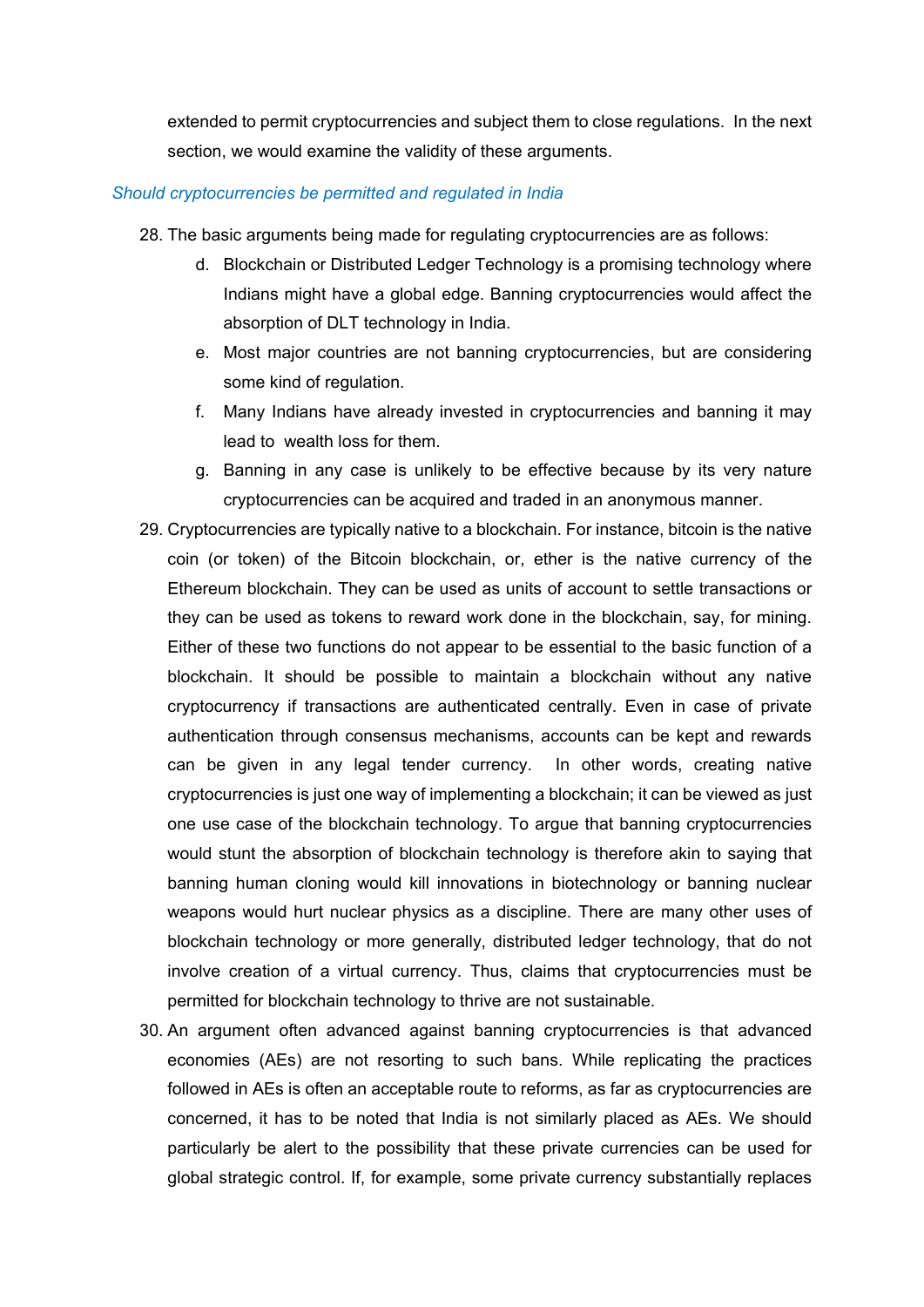the Rupee, the corporate which manages that cryptocurrency (or the country which has control of that corporate) can practically control India's economic policy. There are a number of other reasons why it might be in the interest of AEs to not ban them, as below.

- a. Almost all cryptocurrencies are priced in terms of Dollars (or potentially any of the freely convertible currencies). Wider adoption would actually result in wider use of these currencies. So cryptocurrencies are not a threat to convertible currencies as they are to the Rupee, which is not an international currency. Following the example of AEs in the matter of cryptocurrencies would effectively amount to working against the interest of the national currency.
- b. Most cryptocurrencies are owned by businesses of AEs; therefore, better adoption of cryptocurrencies would add to their growth and employment. Significantly, it might be of advantage to the AEs if cryptocurrencies replace emerging market (EM) currencies as that would give AEs a better strategic control on the EMEs.
- c. AEs have more mature markets which can withstand the potential disruption from cryptocurrencies. They are, therefore, in a better position to wait and watch.
- d. AEs have quicker legal systems and hence concerns of misuse of cryptos can be addressed through the legal systems. In India, on the other hand none of the major instances of consumer exploitation have been redressed legally (e.g., the mis-selling of derivatives in mid 2000s).
- e. AEs have the political power to control the crypto companies. The recent instance where the US recovered bitcoins from the hackers of the oil pipeline in US, is an example that notwithstanding claims of non-traceability of cryptocurrencies, AE Governments wield enough power to access the records. India or most other countries would lack such advantages.
- 31. Another argument often advanced is that so many Indians have already invested in cryptocurrencies and banning cryptocurrencies would lead to a loss of wealth for them. There are three reasons such arguments do not appear justified. One, banning in India does not mean investors would lose money, because they can be provided with a reasonable exit. Two, persons who have invested in these instruments are fully aware of the risks involved. Reserve Bank has been warning investors of the risks for nearly a decade. That an Inter-Ministerial Committee of the Government has recommended banning cryptocurrencies was widely known for the last three years, as was the fact that cryptocurrencies are not regulated products and there are no investor protection norms in place. Investors who have acquired these instruments have done so with their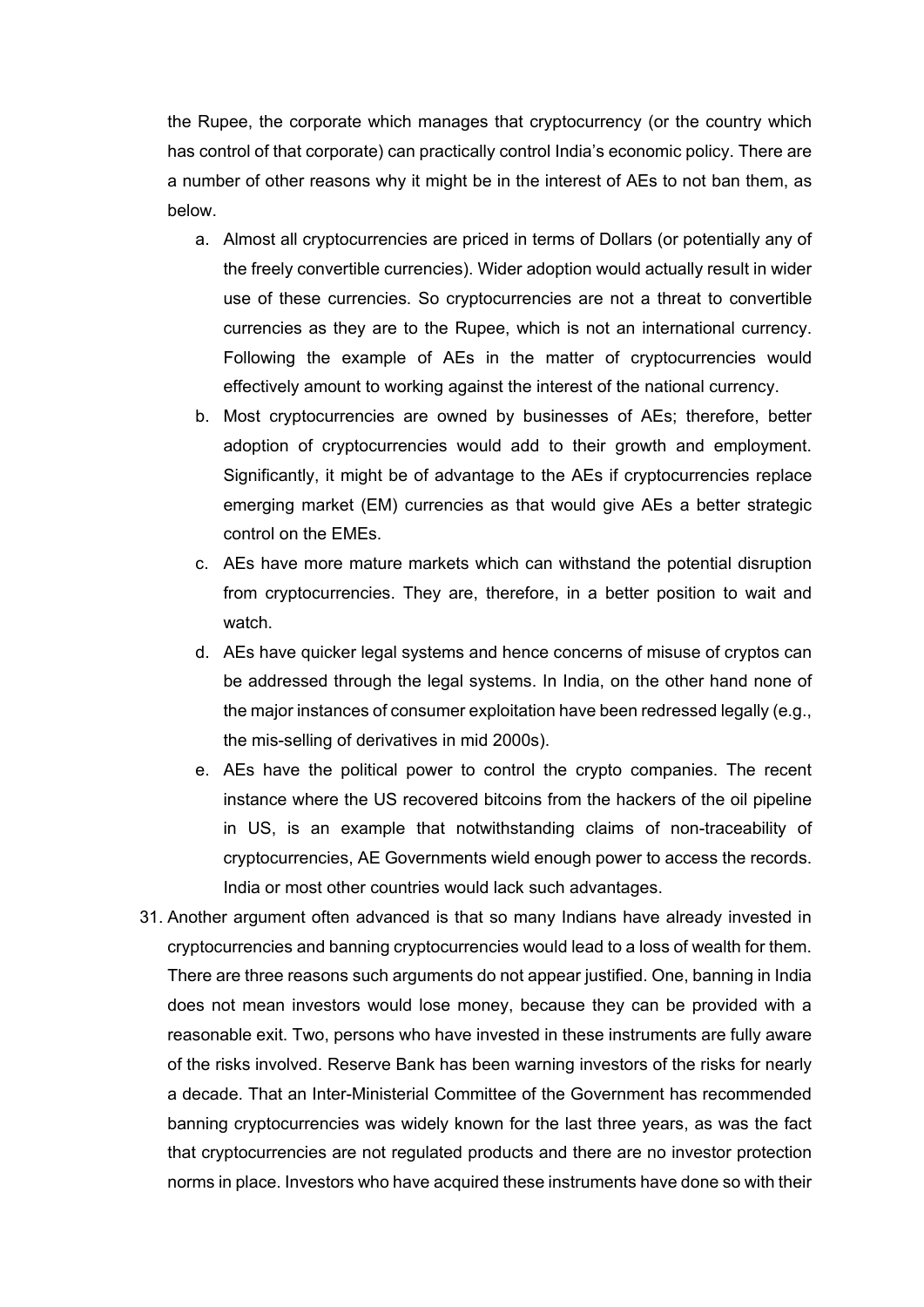eyes wide open, at their own risk and do not warrant any regulatory dispensation. Three, there is no data to justify how many investors have invested in these instruments and what is the amount of investment. Data informally gathered in November seems to indicate that crypto investments by Indians is nowhere near to being significant (although the pace of growth could make it a concern in future). This data showed<sup>[9](#page-9-0)</sup> that four out of five investor accounts<sup>[10](#page-9-1)</sup> held investments of less than Rs.10,000, with an average holding size of Rs.1,566. Wealth loss, if at all it is a possibility, is likely to affect only a small fraction of these investors.

- 32. Interestingly, concentrated ownership appears to be characteristic of cryptocurrencies. As a January 2021 report published in The Telegraph<sup>[11](#page-9-2)</sup> points out: "According to industry data, around 13% of all Bitcoin sits in the hands of just over 100 individual accounts." They are referred to "crypto whales". Such concentrated ownership, usually by creators or initial investors, in what is touted to be (or at least hoped to be) the alternative monetary system, would make that system prone to manipulation.
- 33. That cryptocurrencies should not be banned because a ban is unlikely to be effective is a superficial argument. One might as well argue that drug trafficking is a rampant phenomenon despite a ban, and therefore drug trafficking should be legalised and regulated. If cryptocurrencies are banned, the vast majority of investors who are law abiding would desist from investing. Those few elements who would continue to invest will essentially be carrying out an illegal activity. Such exceptions should reinforce the need for a ban, rather than invalidate it.
- 34. It has also been argued by some that the concerns raised in allowing private currencies as a 'medium exchange' are valid. Therefore, they may not be allowed as legal tender but should be allowed as an investment asset. This argument appears to be made more with hope than with any real conviction. Not allowing them as currency would still amount to cryptocurrencies being used as store of value. 'Store of value' demand is a more substantial source of demand for a currency than transaction demand. One only needs to compare the volume of time deposits with transactional deposits to understand this. If a cryptocurrency is used as a store of value the same concerns arise again. Also, unlike the value of Rupee, which is anchored by monetary policy and its status as legal tender, the value of crypto assets rests solely on the expectation that

<span id="page-9-0"></span> <sup>9</sup> The Reserve Bank does not vouch for the reliability of this data as it was collected informally and has not been validated. These conclusions may only be taken as indicative, subject to correction if better data is made available.

<span id="page-9-1"></span><sup>&</sup>lt;sup>10</sup> An investor might have multiple accounts. So the number of investors is likely to be less than the number of accounts.

<span id="page-9-2"></span><sup>11</sup> [https://www.telegraph.co.uk/technology/2021/01/22/weird-world-bitcoin-whales-2500-people-control-](https://www.telegraph.co.uk/technology/2021/01/22/weird-world-bitcoin-whales-2500-people-control-40pc-market/)[40pc-market/](https://www.telegraph.co.uk/technology/2021/01/22/weird-world-bitcoin-whales-2500-people-control-40pc-market/)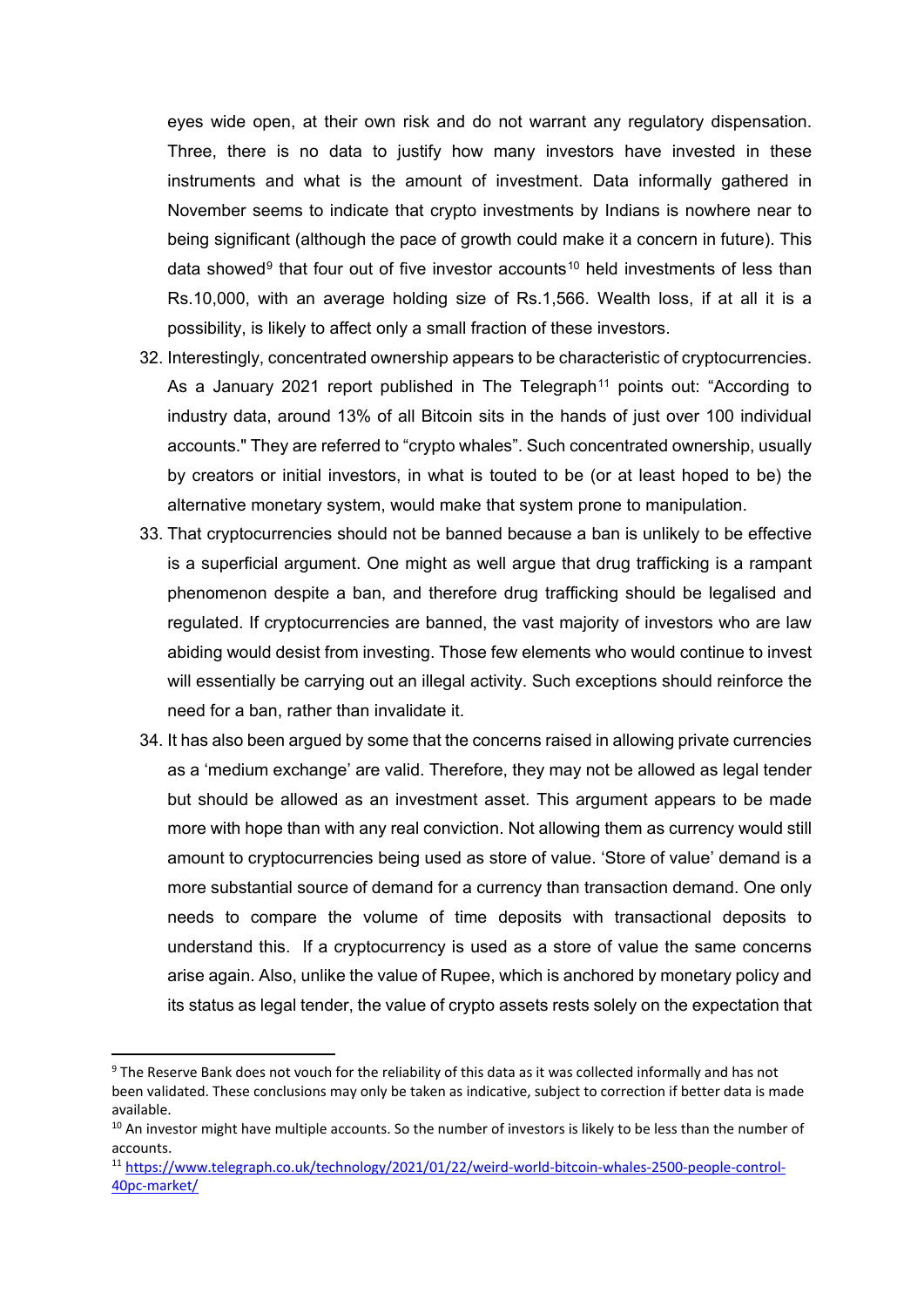others will also value and use them. Since valuation is largely based on beliefs that are not well anchored, it is bound to have a de-stabilising effect on the monetary and fiscal stability of a country, even while it is not permitted to operate as a legal tender.

- 35. There are other reasons why it would be futile to regulate cryptocurrencies. As discussed, cryptocurrencies are not currencies, or financial assets or real assets or even digital assets. Therefore, it cannot be regulated by any financial sector regulator. It is not possible to regulate something that one cannot define.
- 36. Cryptocurrencies are typically global products whose defining characteristic is that they are outside official control and they cannot be regulated by country-specific regulators. The Financial Stability Institute of the Bank for International Settlements identifies difficulties in regulating cryptos – such as the international nature of crypto transactions, absence of technological solutions to ensuring FATF's 'Travel Rule', the problem of 'unhosted wallets', the fact that P2P transactions do not involve any entity subject to AML-CFT regulations, etc. Let us suppose India decides to regulate cryptocurrencies. How would it regulate and redress a case of mis-selling as it has no access to the ledger, nor to any audit trail. As it is not always possible to know of the persons who are the management for cryptocurrencies (e.g., bitcoin), at whom would the regulatory action be directed? If for any reason the entire system collapses what possible regulatory redressal exists for investors? These are questions with very uncomfortable implications that do not have satisfactory solutions.

### *Conclusion*

*37.* We have seen that crypto-technology is underpinned by a philosophy to evade Government controls. Cryptocurrencies have specifically been developed to bypass the regulated financial system. These should be reason enough to treat them with caution. We have also seen that cryptocurrencies are not amenable to definition as a currency, asset or commodity; they have no underlying cash flows, they have no intrinsic value; that they are akin to Ponzi Schemes, and may even be worse. These should be reason enough to keep them away from the formal financial system. Additionally, they undermine financial integrity, especially the KYC regime and AML/CFT regulations and at least potentially facilitate anti-social activities. More substantially, they can (and if allowed most likely will) wreck the currency system, the monetary authority, the banking system, and in general Government's ability to control the economy. They threaten the financial sovereignty of a country and make it susceptible to strategic manipulation by private corporates creating these currencies or Governments that control them. All these factors lead to the conclusion that banning cryptocurrency is perhaps the most advisable choice open to India. We have examined